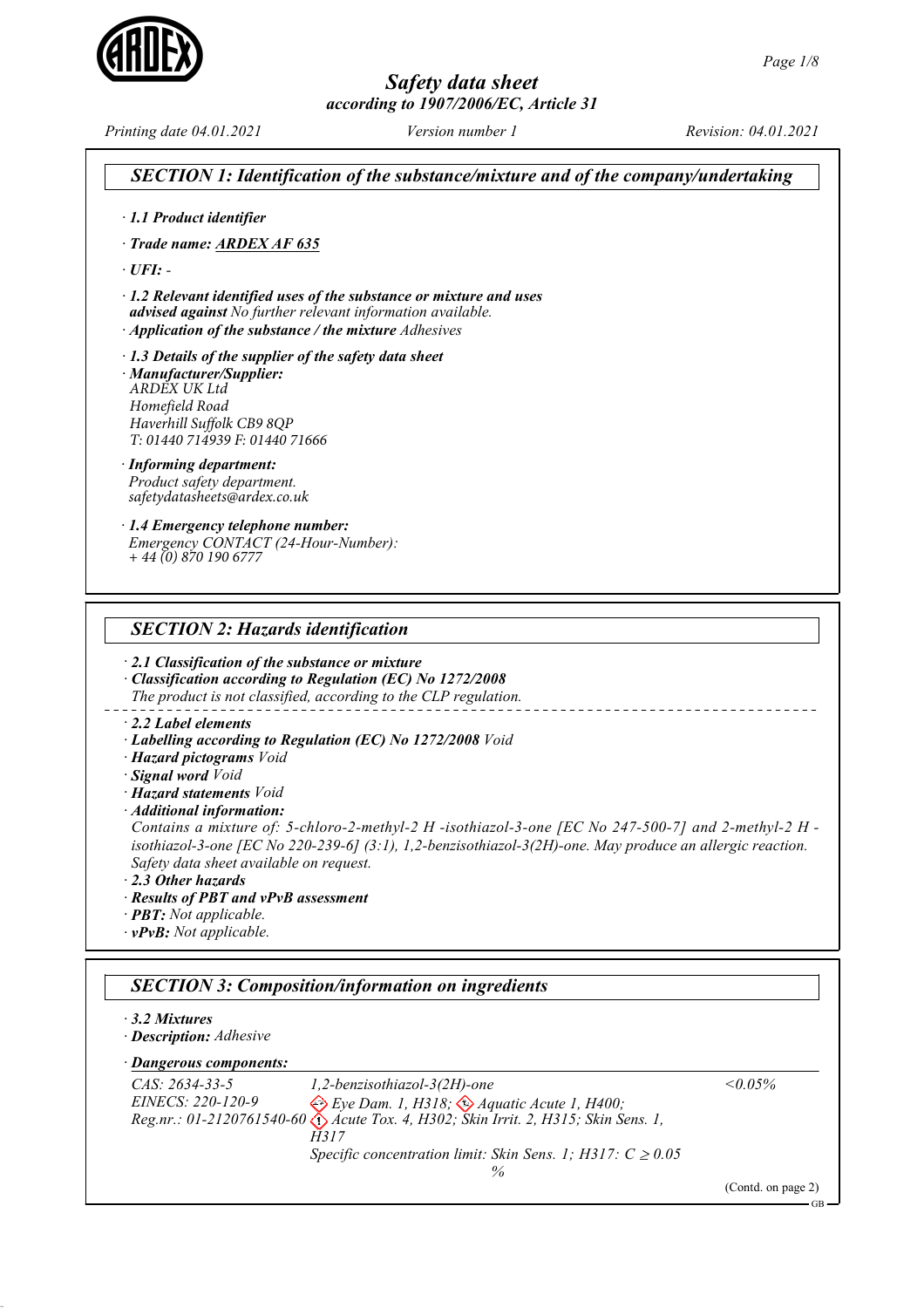

Printing date 04.01.2021 Version number 1 Revision: 04.01.2021

Trade name: ARDEX AF 635

(Contd. of page 1)

CAS: 55965-84-9 EC number: 611-341-5 a mixture of: 5-chloro-2-methyl-2 H -isothiazol-3-one [EC ≥0.00025–<0.0015% No 247-500-7] and 2-methyl-2 H -isothiazol-3-one [EC No 220-239-6] (3:1) Acute Tox. 3, H301; Acute Tox. 2, H310; Acute Tox. 2,  $\tilde{H}$ 330;  $\Leftrightarrow$  Skin Corr. 1C, H314; Eye Dam. 1, H318; Aquatic Acute 1, H400 (M=100); Aquatic Chronic 1,  $\hat{H}410 \ (M=100)$ ;  $\langle \cdot \rangle$  Skin Sens. 1A, H317 Specific concentration limits: Skin Corr. 1C; H314:  $C \ge 0.6 \%$ Skin Irrit. 2; H315: 0.06 %  $\leq C$  < 0.6 % Eye Dam. 1; H318:  $C$  ≥ 0.6 % Eye Irrit. 2; H319: 0.06 %  $\leq C$  < 0.6 % Skin Sens. 1A; H317:  $C \ge 0.0015 \%$ 

· Additional information For the wording of the listed hazard phrases refer to section 16.

## SECTION 4: First aid measures

· 4.1 Description of first aid measures

- · After inhalation Supply fresh air; consult doctor in case of complaints.
- · After skin contact Immediately wash with water and soap and rinse thoroughly.
- · After eye contact

Rinse opened eye for several minutes under running water. If symptoms persist, consult a doctor.

- · After swallowing Do not induce vomiting; call for medical help immediately.
- · 4.2 Most important symptoms and effects, both acute and delayed No further relevant information available.
- · 4.3 Indication of any immediate medical attention and special treatment needed

No further relevant information available.

# SECTION 5: Firefighting measures

· 5.1 Extinguishing media

· Suitable extinguishing agents

CO2, powder or water spray. Fight larger fires with water spray or alcohol resistant foam.

- Use fire extinguishing methods suitable to surrounding conditions.
- · 5.2 Special hazards arising from the substance or mixture No further relevant information available.
- · 5.3 Advice for firefighters
- · Protective equipment: Mount respiratory protective device.

## SECTION 6: Accidental release measures

· 6.1 Personal precautions, protective equipment and emergency procedures Ensure adequate ventilation

· 6.2 Environmental precautions:

Do not allow product to reach sewage system or any water course. Dilute with plenty of water. · 6.3 Methods and material for containment and cleaning up:

- Absorb with liquid-binding material (sand, diatomite, acid binders, universal binders, sawdust). Dispose contaminated material as waste according to item 13.
- · 6.4 Reference to other sections

See Section 7 for information on safe handling.

(Contd. on page 3)

GB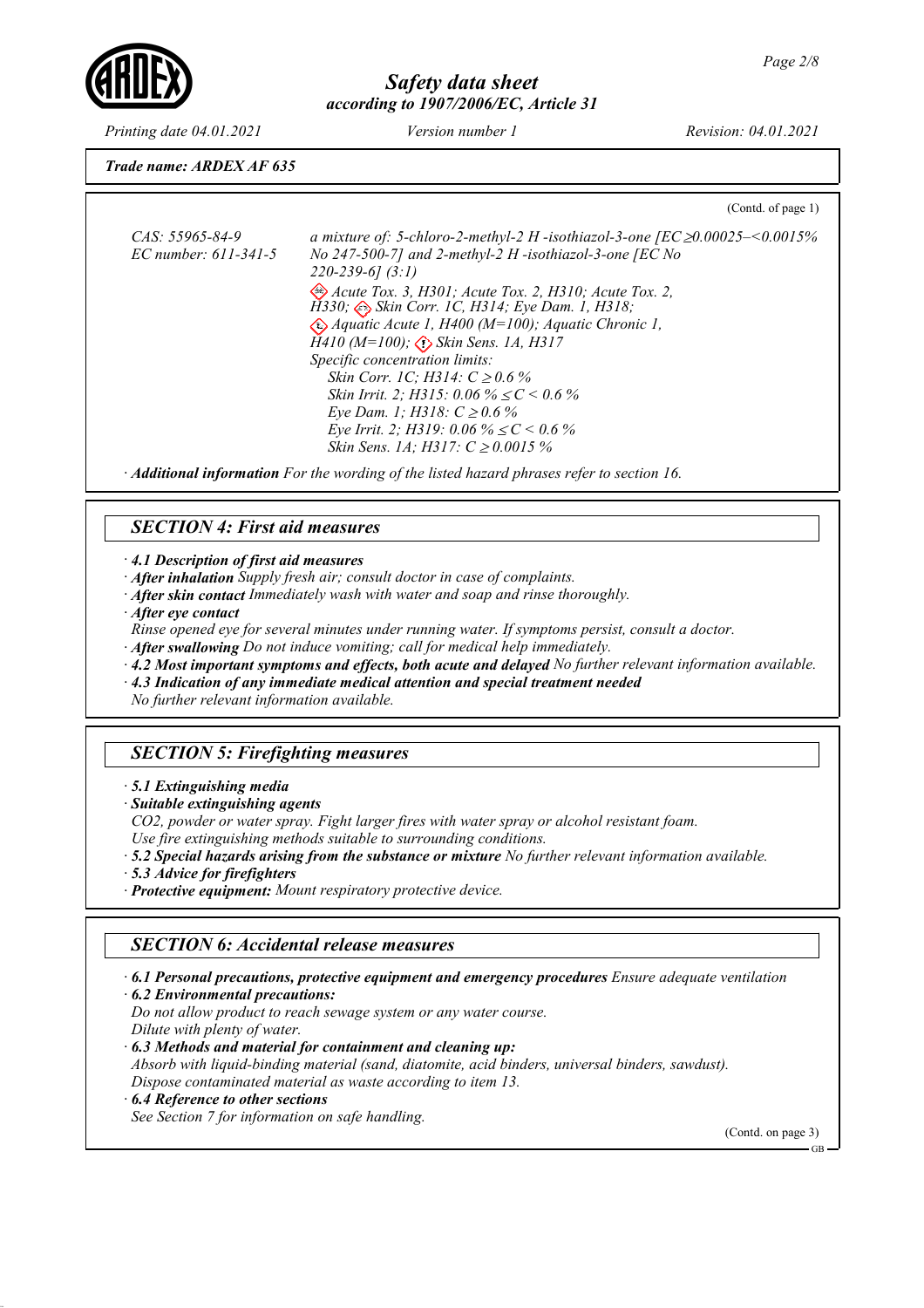Printing date 04.01.2021 Version number 1 Revision: 04.01.2021

Trade name: ARDEX AF 635

See Section 8 for information on personal protection equipment. See Section 13 for disposal information.

## **SECTION 7: Handling and storage**

· 7.1 Precautions for safe handling No special precautions are necessary if used correctly. · Information about protection against explosions and fires: No special measures required.

· 7.2 Conditions for safe storage, including any incompatibilities

· Storage

· Requirements to be met by storerooms and containers: No special requirements.

- · Information about storage in one common storage facility: Not required.
- · Further information about storage conditions: Protect from frost.

Store in cool, dry conditions in well sealed receptacles.

 $\cdot$  7.3 Specific end use(s) No further relevant information available.

## SECTION 8: Exposure controls/personal protection

```
· 8.1 Control parameters
```
· Components with critical values that require monitoring at the workplace:

The product does not contain any relevant quantities of materials with critical values that have to be monitored at the workplace.

· Additional information: The lists valid during the making were used as basis.

- · 8.2 Exposure controls
- · Appropriate engineering controls No further data; see item 7.
- · Individual protection measures, such as personal protective equipment
- · General protective and hygienic measures

The usual precautionary measures are to be adhered to when handling chemicals. Wash hands before breaks and at the end of work.

- · Breathing equipment: Not necessary if room is well-ventilated.
- · Hand protection



Protective gloves

Preventive skin protection by use of skin-protecting agents is recommended.

· Material of gloves

Rubber gloves

The selection of the suitable gloves does not only depend on the material, but also on further marks of quality and varies from manufacturer to manufacturer. As the product is a preparation of several substances, the resistance of the glove material can not be calculated in advance and has therefore to be checked prior to the application.

Penetration time of glove material

The exact break trough time has to be found out by the manufacturer of the protective gloves and has to be observed.

(Contd. on page 4)

GB



(Contd. of page 2)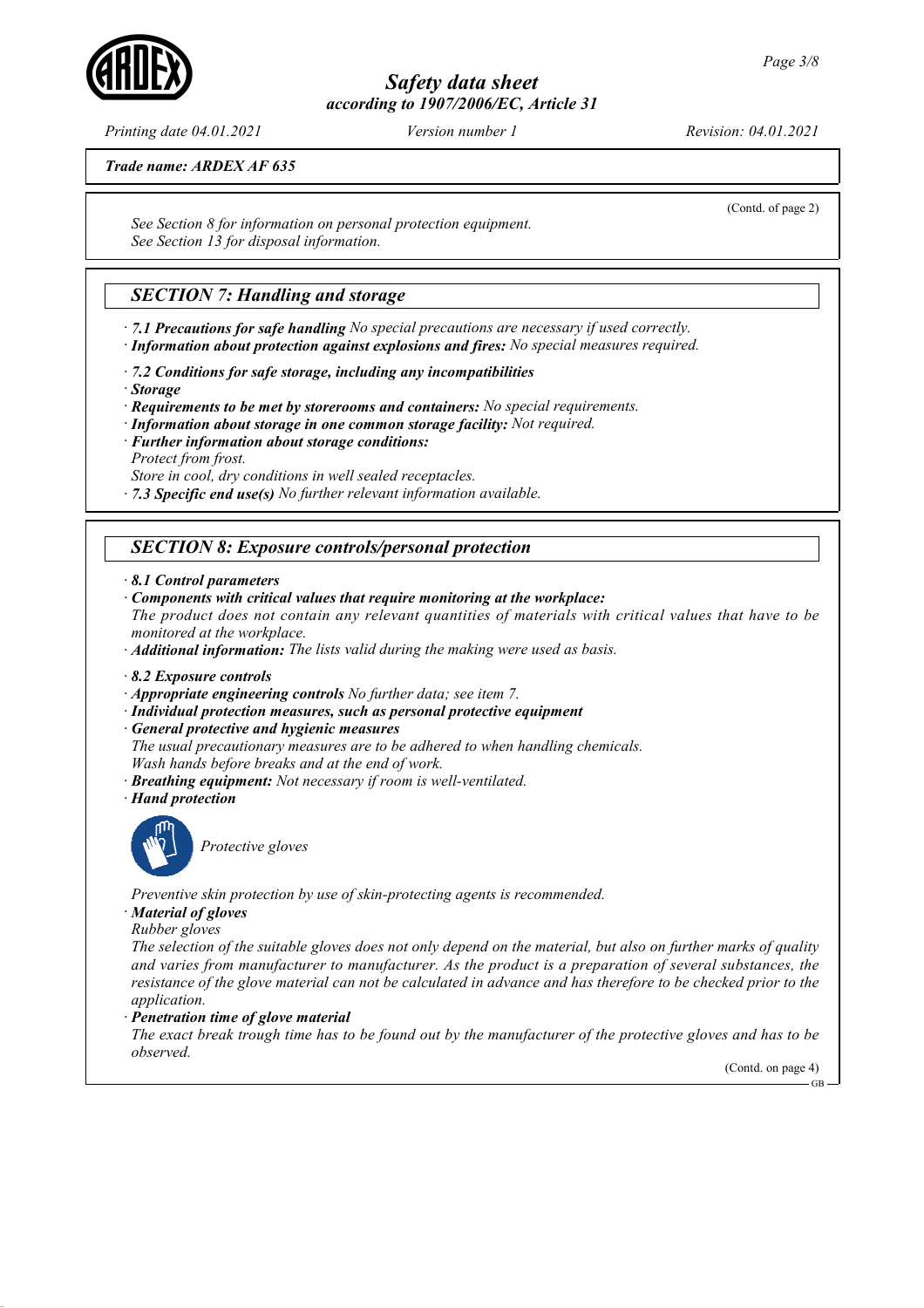Printing date 04.01.2021 Version number 1 Revision: 04.01.2021

```
Trade name: ARDEX AF 635
```
(Contd. of page 3)

· Eye/face protection



Tightly sealed goggles

· Body protection: Protective work clothing

| · 9.1 Information on basic physical and chemical properties |                                                        |
|-------------------------------------------------------------|--------------------------------------------------------|
| <b>General Information</b>                                  |                                                        |
| · Physical state                                            | Fluid                                                  |
| $\cdot$ Colour:                                             | White                                                  |
| $\cdot$ Smell:                                              | Characteristic                                         |
| • Odour threshold:                                          | Not determined.                                        |
| · Melting point/freezing point:                             | Undetermined.                                          |
| · Boiling point or initial boiling point and boiling        |                                                        |
| range                                                       | 100 °C (7732-18-5 water, distilled, conductivity or of |
|                                                             | similar purity)                                        |
| $\cdot$ Flammability                                        | Not applicable.                                        |
| · Lower and upper explosion limit                           |                                                        |
| · Lower:                                                    | Not determined.                                        |
| $\cdot$ Upper:                                              | Not determined.                                        |
| · Flash point:                                              | Not applicable.                                        |
| · Self-inflammability:                                      | Product is not selfigniting.                           |
| · Decomposition temperature:                                | Not determined.                                        |
| $\cdot$ pH at 20 $\degree$ C                                | 7.8                                                    |
| · Viscosity:                                                |                                                        |
| · Kinematic viscosity                                       | Not determined.                                        |
| $\cdot$ kinematic (calculated) at 40 $\degree$ C:           |                                                        |
| $\cdot$ dynamic at 20 °C:                                   | 37,500 mPas (ISO 2555)                                 |
| · Solubility                                                |                                                        |
| $\cdot$ Water:                                              | Fully miscible.                                        |
| · Partition coefficient n-octanol/water (log value)         | Not determined.                                        |
| $\cdot$ Steam pressure at 20 °C:                            | 24 hPa (VAc/E/Acrylsäureester-Dispersion)              |
| · Density and/or relative density                           |                                                        |
| $\cdot$ Density at 20 $\degree$ C                           | $1.1$ g/cm <sup>3</sup> (EN ISO 2811-1)                |
| $\cdot$ Relative density                                    | Not determined.                                        |
| $\cdot$ <i>Vapour density</i>                               | Not determined.                                        |
|                                                             |                                                        |
| $\cdot$ 9.2 Other information                               |                                                        |
| $\cdot$ Appearance:                                         |                                                        |
| $\cdot$ Form:                                               | Fluid                                                  |
| · Important information on protection of health and         |                                                        |
| environment, and on safety.                                 |                                                        |
| · Explosive properties:                                     | Product does not present an explosion hazard.          |
| $\cdot$ VOC                                                 | 0.00%                                                  |
| · Solids content:                                           | 68.60 % (DIN EN 827.8.2)                               |
| $\cdot$ Change in condition                                 |                                                        |
| $\cdot$ Evaporation rate                                    | Not determined.                                        |
|                                                             | (Contd. on page 5)<br>$-GB -$                          |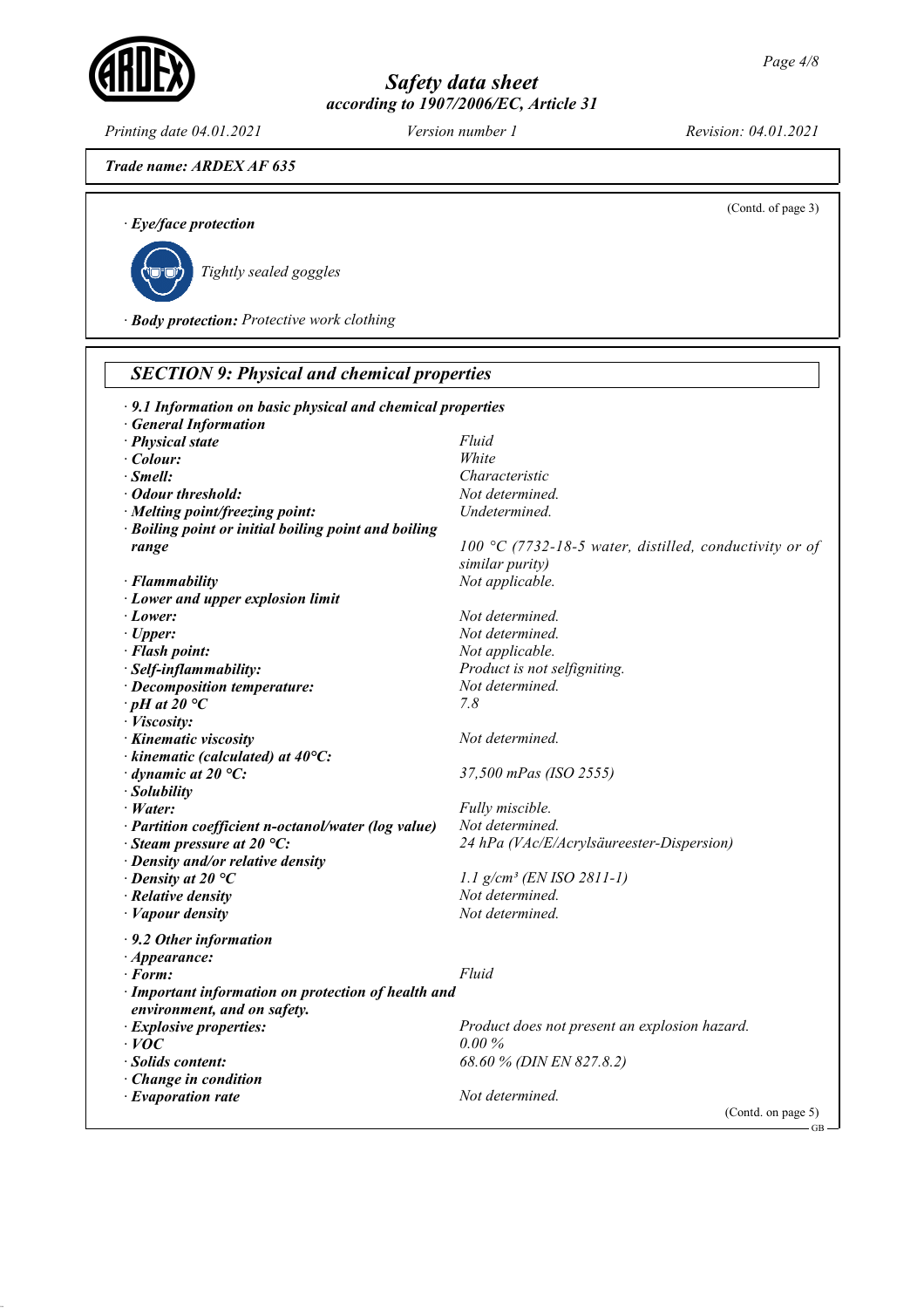Printing date 04.01.2021 Version number 1 Revision: 04.01.2021

(Contd. of page 4)

Trade name: ARDEX AF 635

| $\cdot$ Explosives                              | Void |
|-------------------------------------------------|------|
| · Flammable gases                               | Void |
| · Aerosols                                      | Void |
| • Oxidising gases                               | Void |
| · Gases under pressure                          | Void |
| · Flammable liquids                             | Void |
| · Flammable solids                              | Void |
| · Self-reactive substances and mixtures         | Void |
| · Pyrophoric liquids                            | Void |
| · Pyrophoric solids                             | Void |
| · Self-heating substances and mixtures          | Void |
| · Substances and mixtures, which emit flammable |      |
| gases in contact with water                     | Void |
| • Oxidising liquids                             | Void |
| $\cdot$ Oxidising solids                        | Void |
| $\cdot$ Organic peroxides                       | Void |
| Corrosive to metals                             | Void |
| $\cdot$ Desensitised explosives                 | Void |

## SECTION 10: Stability and reactivity

· 10.1 Reactivity No further relevant information available.

· 10.2 Chemical stability

· Thermal decomposition / conditions to be avoided: No decomposition if used according to specifications.

· 10.3 Possibility of hazardous reactions No dangerous reactions known.

· 10.4 Conditions to avoid No further relevant information available.

- · 10.5 Incompatible materials: No further relevant information available.
- · 10.6 Hazardous decomposition products: No dangerous decomposition products known.

## SECTION 11: Toxicological information

· 11.1 Information on hazard classes as defined in Regulation (EC) No 1272/2008

· Acute toxicity Based on available data, the classification criteria are not met.

LD/LC50 values that are relevant for classification: ·

#### 2634-33-5 1,2-benzisothiazol-3(2H)-one

Oral LD50 1,193 mg/kg (rat)

Dermal LD50 4,115 mg/kg (rat)

55965-84-9 a mixture of: 5-chloro-2-methyl-2 H -isothiazol-3-one [EC No 247-500-7] and 2-methyl-2 H isothiazol-3-one [EC No 220-239-6] (3:1)

Oral LD50 66 mg/kg (rat)

Dermal LD50 141 mg/kg (rat)

· Skin corrosion/irritation Based on available data, the classification criteria are not met.

· Serious eye damage/irritation Based on available data, the classification criteria are not met.

· Respiratory or skin sensitisation Based on available data, the classification criteria are not met.

· Germ cell mutagenicity Based on available data, the classification criteria are not met.

· Carcinogenicity Based on available data, the classification criteria are not met.

· Reproductive toxicity Based on available data, the classification criteria are not met.

(Contd. on page 6)

GB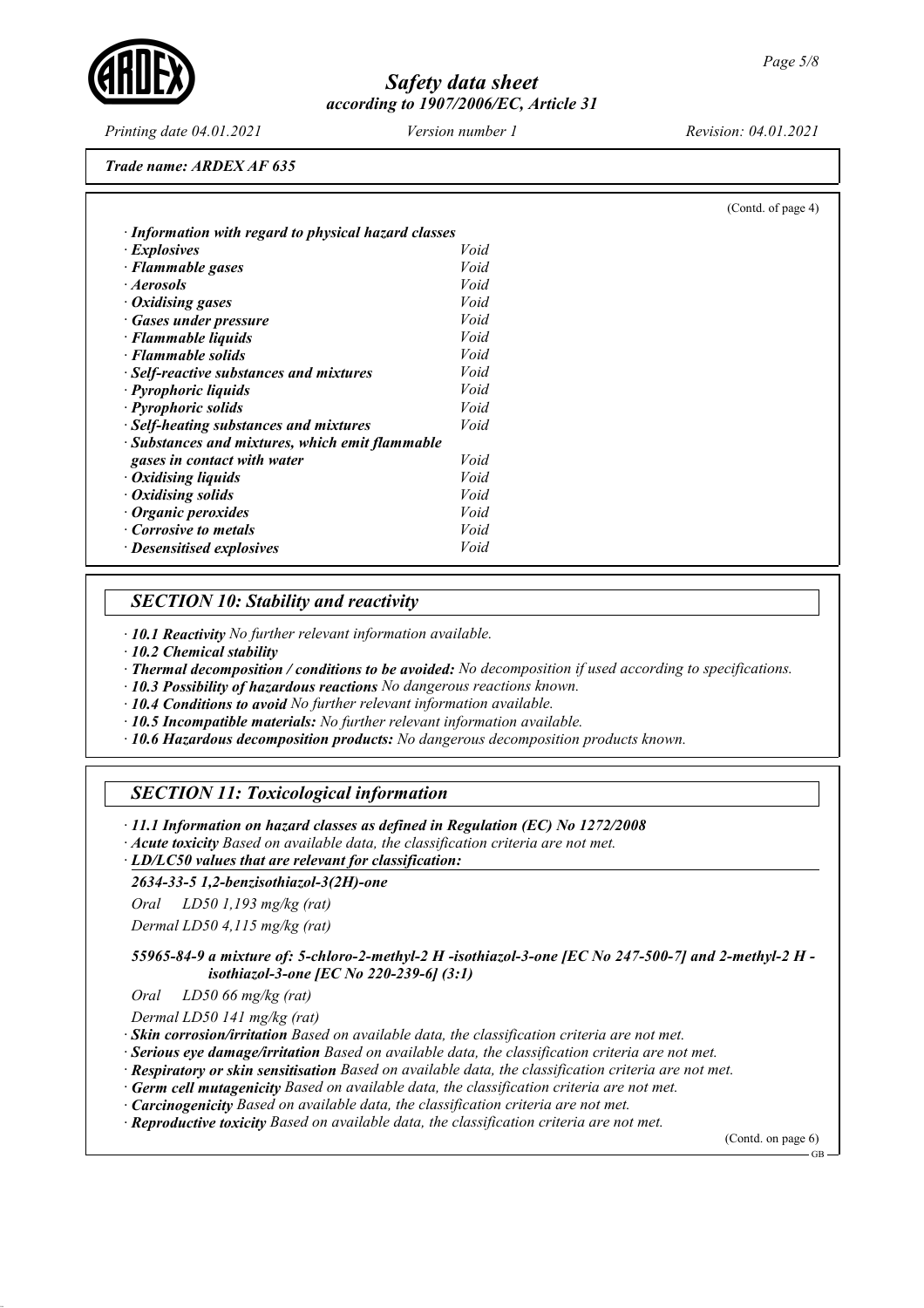Printing date 04.01.2021 Version number 1 Revision: 04.01.2021

(Contd. of page 5)

Trade name: ARDEX AF 635

- · STOT-single exposure Based on available data, the classification criteria are not met.
- · STOT-repeated exposure Based on available data, the classification criteria are not met.
- · Aspiration hazard Based on available data, the classification criteria are not met.
- · 11.2 Information on other hazards

· Endocrine disrupting properties

None of the ingredients is listed.

| · Aquatic toxicity:                | $\cdot$ 12.1 Toxicity                                                                                                                                                                                                                                                                                                                                                                                         |
|------------------------------------|---------------------------------------------------------------------------------------------------------------------------------------------------------------------------------------------------------------------------------------------------------------------------------------------------------------------------------------------------------------------------------------------------------------|
|                                    | 2634-33-5 1,2-benzisothiazol-3(2H)-one                                                                                                                                                                                                                                                                                                                                                                        |
|                                    | LC50/96h 2.18 mg/l (Oncorhynchus mykiss)                                                                                                                                                                                                                                                                                                                                                                      |
|                                    | 2.2 mg/l (Lepomis macrochirus)                                                                                                                                                                                                                                                                                                                                                                                |
|                                    | EC50/18h 0.4 mg/l (Pseudomonas putida)                                                                                                                                                                                                                                                                                                                                                                        |
|                                    | EC50/48h 2.94 mg/l (Daphnia magna)                                                                                                                                                                                                                                                                                                                                                                            |
|                                    | EC50/72h 0.067 mg/l (Pseudokirchneriella subcapitata)                                                                                                                                                                                                                                                                                                                                                         |
| EC0                                | $1$ mg/l (Daphnia magna)                                                                                                                                                                                                                                                                                                                                                                                      |
|                                    | 55965-84-9 a mixture of: 5-chloro-2-methyl-2 H -isothiazol-3-one [EC No 247-500-7] and 2-methyl-2 H -<br>isothiazol-3-one [EC No 220-239-6] (3:1)                                                                                                                                                                                                                                                             |
|                                    | NOEC/48h 0.00064 mg/l (Skeletonema costatum)                                                                                                                                                                                                                                                                                                                                                                  |
|                                    | NOEC/21d 0.004 mg/l (Daphnia magna)                                                                                                                                                                                                                                                                                                                                                                           |
|                                    | LC50/96h 0.188 mg/l (Oncorhynchus mykiss)                                                                                                                                                                                                                                                                                                                                                                     |
| EC20/3h                            | $0.97$ mg/l (sludge)                                                                                                                                                                                                                                                                                                                                                                                          |
|                                    | EC50/48h 0.126 mg/l (Daphnia magna)                                                                                                                                                                                                                                                                                                                                                                           |
| EC50/3h                            | 7.92 mg/l (sludge) (OECD 209)                                                                                                                                                                                                                                                                                                                                                                                 |
|                                    | EC50/72h 0.048 mg/l (Pseudokirchneriella subcapitata)                                                                                                                                                                                                                                                                                                                                                         |
|                                    | EC50/96h 0.22 mg/l (Oncorhynchus mykiss)                                                                                                                                                                                                                                                                                                                                                                      |
|                                    | NOEC/72h 0.0012 mg/l (Pseudokirchneriella subcapitata)<br>· 12.2 Persistence and degradability No further relevant information available.<br>· 12.3 Bioaccumulative potential No further relevant information available.<br>· 12.4 Mobility in soil No further relevant information available.<br>· 12.5 Results of PBT and vPvB assessment<br>· <b>PBT:</b> Not applicable.<br>$\cdot$ vPvB: Not applicable. |
|                                    | $\cdot$ 12.6 Endocrine disrupting properties                                                                                                                                                                                                                                                                                                                                                                  |
|                                    | The product does not contain substances with endocrine disrupting properties.                                                                                                                                                                                                                                                                                                                                 |
|                                    | · Additional ecological information:                                                                                                                                                                                                                                                                                                                                                                          |
| $\cdot$ 12.7 Other adverse effects |                                                                                                                                                                                                                                                                                                                                                                                                               |
| · General notes:                   |                                                                                                                                                                                                                                                                                                                                                                                                               |
|                                    | Water hazard class 1 (German Regulation) (Self-assessment): slightly hazardous for water<br>Do not allow undiluted product or large quantities of it to reach ground water, water course or sewage                                                                                                                                                                                                            |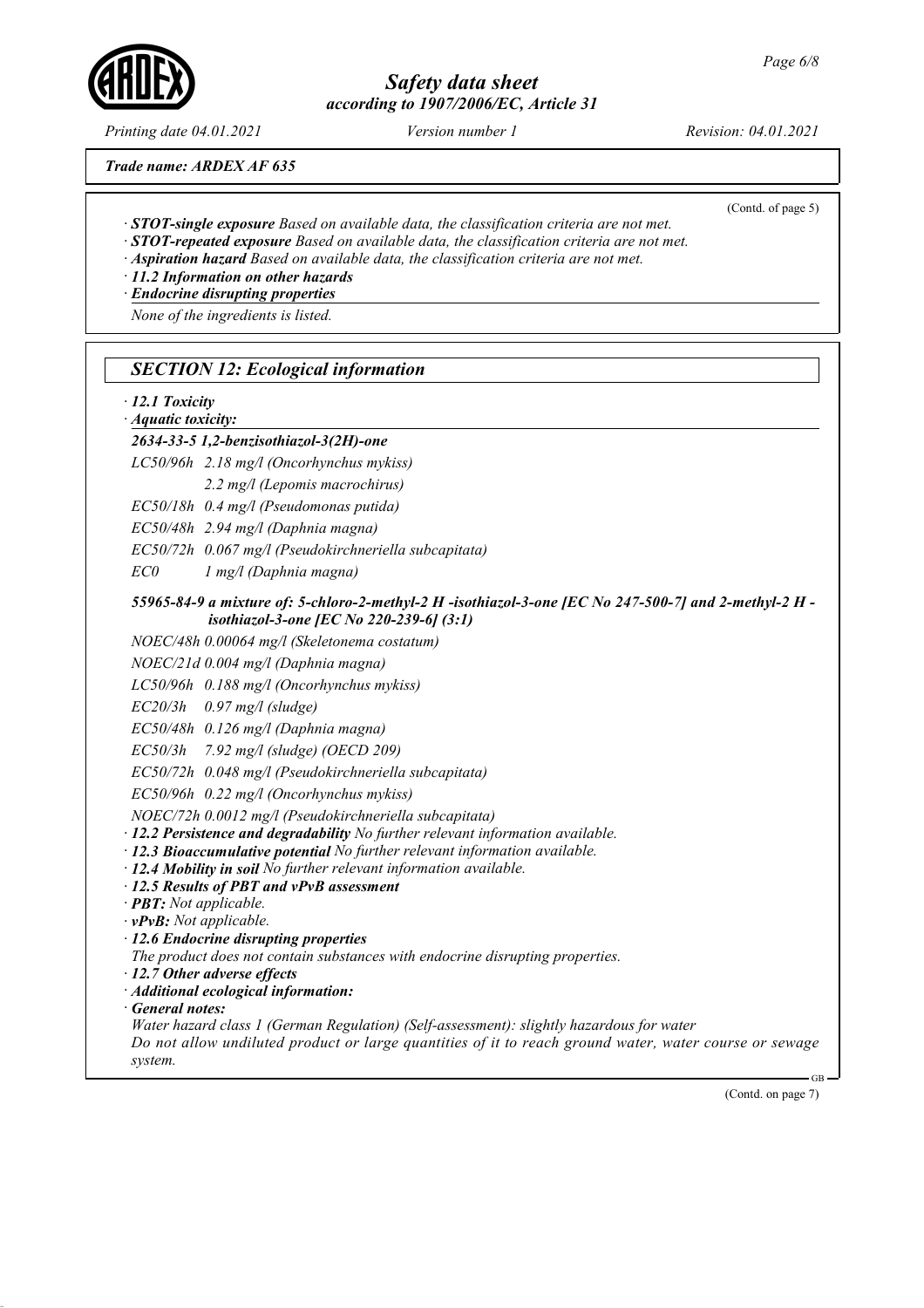Trade name: ARDEX AF 635

(Contd. of page 6)

### SECTION 13: Disposal considerations

· 13.1 Waste treatment methods

· Recommendation

Must not be disposed together with household garbage. Do not allow product to reach sewage system. Must be specially treated adhering to official regulations.

European waste catalogue ·

08 00 00 WASTES FROM THE MANUFACTURE, FORMULATION, SUPPLY AND USE (MFSU) OF COATINGS (PAINTS, VARNISHES AND VITREOUS ENAMELS), ADHESIVES, SEALANTS AND PRINTING INKS

08 04 00 wastes from MFSU of adhesives and sealants (including waterproofing products)

08 04 10 waste adhesives and sealants other than those mentioned in 08 04 09

· Uncleaned packagings:

· Recommendation: Disposal must be made according to official regulations.

· Recommended cleaning agent: Water, if necessary together with cleansing agents.

### SECTION 14: Transport information

| $\cdot$ 14.1 UN number or ID number<br>ADR, IMDG, IATA                                                                                       | Void                                                         |
|----------------------------------------------------------------------------------------------------------------------------------------------|--------------------------------------------------------------|
| $\cdot$ 14.2 UN proper shipping name<br>ADR, IMDG, IATA<br>$\cdot$ 14.3 Transport hazard class(es)                                           | Void                                                         |
| · ADR, ADN, IMDG, IATA<br>$\cdot$ Class                                                                                                      | Void                                                         |
| 14.4 Packing group<br>ADR, IMDG, IATA                                                                                                        | Void                                                         |
| $\cdot$ 14.5 Environmental hazards:<br>$\cdot$ 14.6 Special precautions for user<br>$\cdot$ 14.7 Maritime transport in bulk according to IMO | Not applicable.<br>Not applicable.                           |
| <i>instruments</i>                                                                                                                           | Not applicable.                                              |
| $\cdot$ Transport/Additional information:<br>· UN "Model Regulation":                                                                        | Not dangerous according to the above specifications.<br>Void |

## SECTION 15: Regulatory information

· 15.1 Safety, health and environmental regulations/legislation specific for the substance or mixture

· Directive 2012/18/EU

· Named dangerous substances - ANNEX I None of the ingredients is listed.

DIRECTIVE 2011/65/EU on the restriction of the use of certain hazardous substances in electrical and electronic equipment – Annex II

None of the ingredients is listed.

· National regulations

 $VOC$  (EU) 0.0 g/l



GB



Printing date 04.01.2021 Version number 1 Revision: 04.01.2021